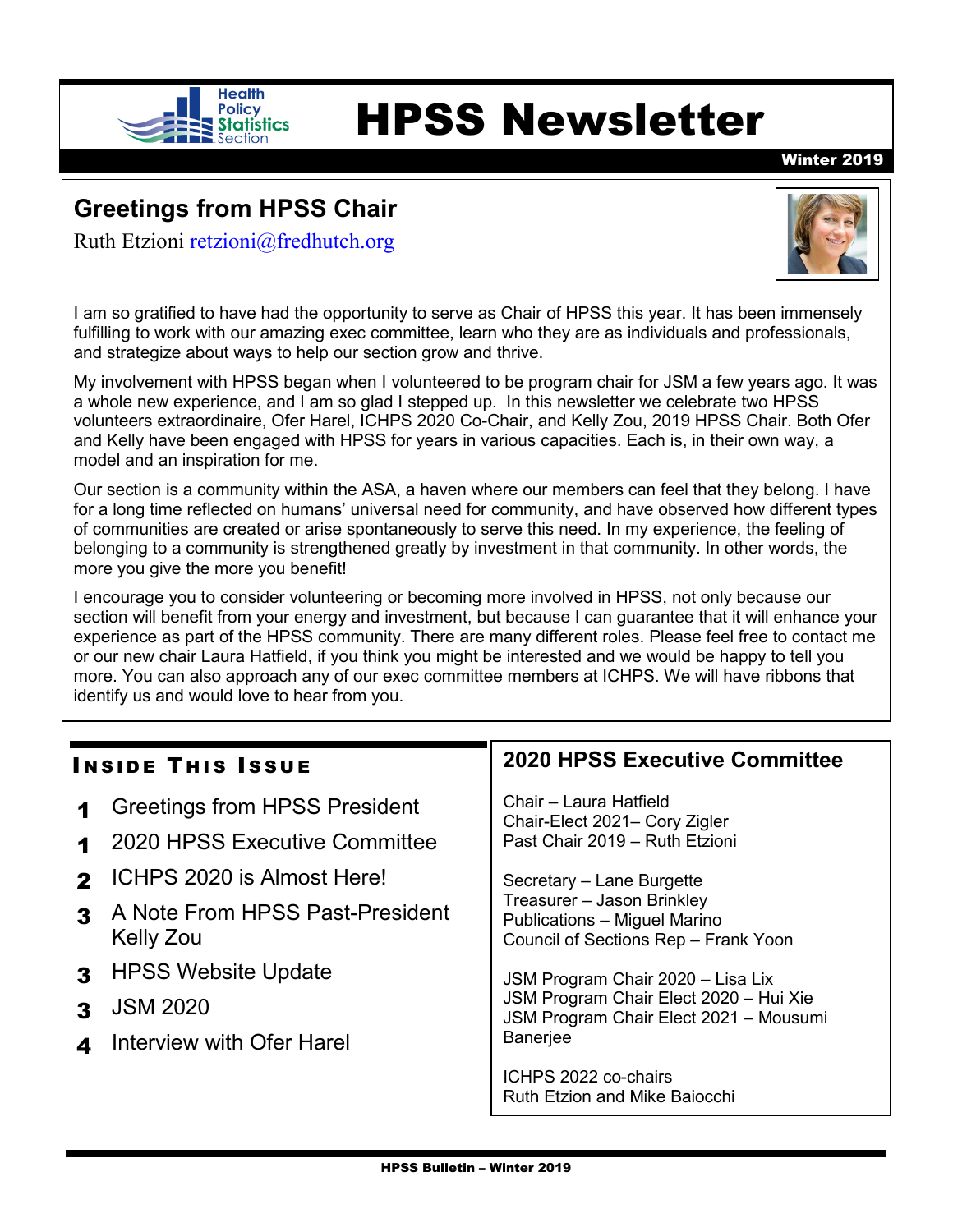# **ICHPS 2020 is Almost Here!**

The Health Policy Statistics Section together with ASA are planning the 13th International Conference on Health [Policy Statistics](https://ww2.amstat.org/meetings/ichps/2020/index.cfm) (ICHPS 2020), to be held January 6-8, 2020 in San Diego, California. ICHPS is a leading forum for discussing research needs and solutions to the methodological challenges in the design of studies and analysis of data for health policy research. T

The theme of ICHPS 2020 is "*Leveraging Data to Shape the Future*." The conference will provide a unique forum for the advancement and dissemination of statistical methods focused on health policy, health care and health services, broadly defined. The dynamic conference program includes cutting-edge workshops and talks as well as lively town halls and roundtables. The keynote speakers are **Dr. Susan Murphy**, Harvard University, and **Dr. Daniel Polsky**, the University of Pennsylvania.

ICHPS is a smaller meeting (typically 300-350 attendees) that provides an excellent opportunity to get to know a community of statisticians and other professionals working in the health policy and health services arena.

In addition to the fantastic keynote speakers, ICHPS will feature 14 workshops (including 3 free ones), 10 invited sessions, 15 contributed sessions, town halls, roundtables, two poster sessions with refreshments, and more!

Just check out these great sessions!

- Emerging Lessons on Opioid Policy Evaluation Methods
- Recent Advances in Bayesian Methods for Cost and Cost-Effectiveness Analysis
- Innovations in Missing Data and Record Linkage
- Statistical Learning Methods for Health Care Innovation
- Patient-Centered Outcomes
- Leveraging Existing Data on the Opioid Epidemic to Quantify Risk and Inform Policy
- Leveraging Real-World Data Using Novel Statistical Approaches for Regulatory Decision-making
- Causal Inference: Matching and Beyond
- Epidemiologic Modeling
- Health Policy Methods for Medicare and Medicaid
- Who's There? Missing codes, records, and people in administrative data
- New Avenues for Network Analysis in Health Policy Research
- Health Disparities and Geography
- Advances in Health Economics
- Novel Methods in Causal Inference
- Public Health Challenges and Statistical Solutions for Today and Tomorrow
- Statistical Methods to Inform Evaluations of Gun Policies: Challenges and Opportunities for Statisticians
- Linked Data for Evidence-Based Policymaking
- Measuring and Improving Health Care Quality
- Comparative Effectiveness in the Real World
- Causal Inference Methods for Health Policy Research
- Methods for Quantifying Value of Information in Health Care Policy
- Subgroups and Heterogeneity
- Quasi-Experimental Methods in Health Policy
- Measuring Health Inequities to Inform Policy

For more information, check out our interview on the ASA Biopharmaceutical Section podcast [here.](https://community.amstat.org/biop/media-contents/podcasts)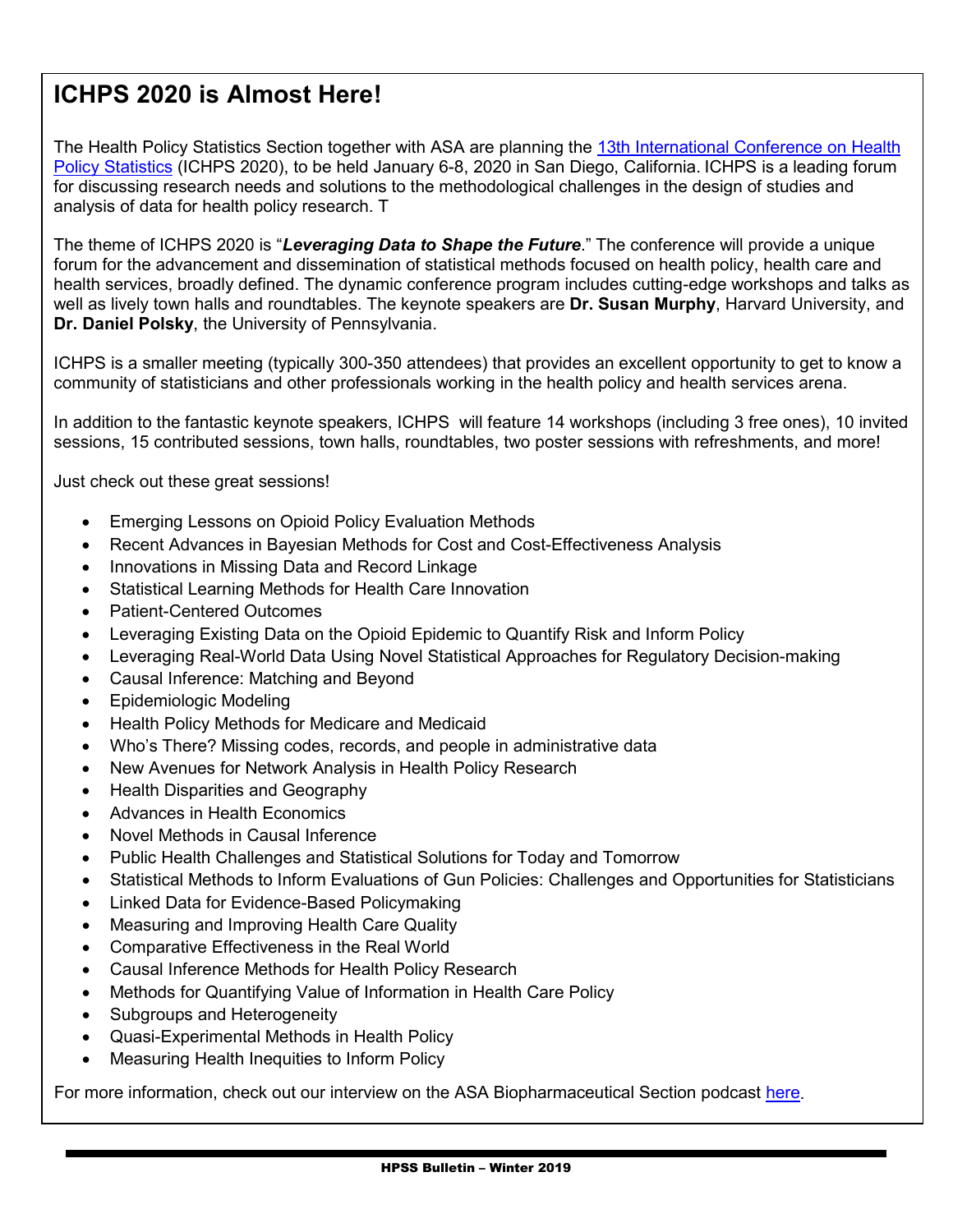# **A Note From HPSS Past-President Kelly Zou**

Yesterday marked my last session as a Section Officer of the Health Policy Statistics Section (HPSS) of the American Statistical Association (ASA) after being elected as its Chair-Elect, Chair, and immediate Past-Chair for three years, as well as being prior Secretary and health policy conference ICHPS Co-Chair. There have been many moments of joy through our community with those who have volunteered tirelessly to advance knowledge and impact, as well as professional networking and mentoring.

Through the dedicated and tireless volunteering work for both existing and future HPSS Members, such as the ICHPS, Diversity & StatFest co-sponsorship, AcademyHealth affiliated organization, JSM Lunch with Speaker talks and Round Tables, Student Paper Contests, Achievement Awards, and JSM mixer events, we have brought statistics, data science, and health policy much closer.

Thanks to the ASA, our HPSS Executive Committee Members, and active Members for another stellar year! Wishing for all of the successes in upcoming years! Happy to share the positive experience with those who are interested in both the ASA and the HPSS.

# **Thanks to all 2019 exec members who are rotating off HPSS exec**

Kelly Zou ,2019 past chair Claude Setodji, secretary Ro'ee Gutman, 2019 JSM program chair Don Hedeker, COS rep Ofer Harel, 2020 ICHPS co-chair Kate Crespi, 2020 ICHPS co-chair

## **You made HPSS better! Thank you!**

# **HPSS Website Update**

Earlier this year we announced the launch of our new website: [www.asahealthpolicy.org](http://www.asahealthpolicy.org/)

We hope that you will find the new website easier to interact with and easier to share with others who do not know about the work we do in the HPSS section. For any questions, suggestions, feedback or comments, please email Miguel Marino [\(marinom@ohsu.edu\)](mailto:marinom@ohsu.edu).

# **JSM 2020 – Planning Underway**

Breaking news: Our 2020 **HPSS Speaker with Lunch** (Wednesday) is Greg Ridgeway! Greg is Chair, Department of Criminology at the University of Pennsylvania. His research involves the development of statistical, computational, and analytical methods to improve our understanding of crime and the functioning of the justice system He will be speaking about how the design of public spaces affects crime, officer-involved shootings and the identification of problem officers.

We have a full slate of outstanding invited sessions and are now soliciting round tables. A round table is a wonderful way to connect with a small group of people with like interests. It is a way to leverage your experience and learn from others about theirs. It does not have to be technical or academic. Please consider doing a round table at JSM 2020 You can email your ideas to our 2020 JSM chair elect, Hui Xie at [huixie@uic.edu](mailto:huixie@uic.edu)